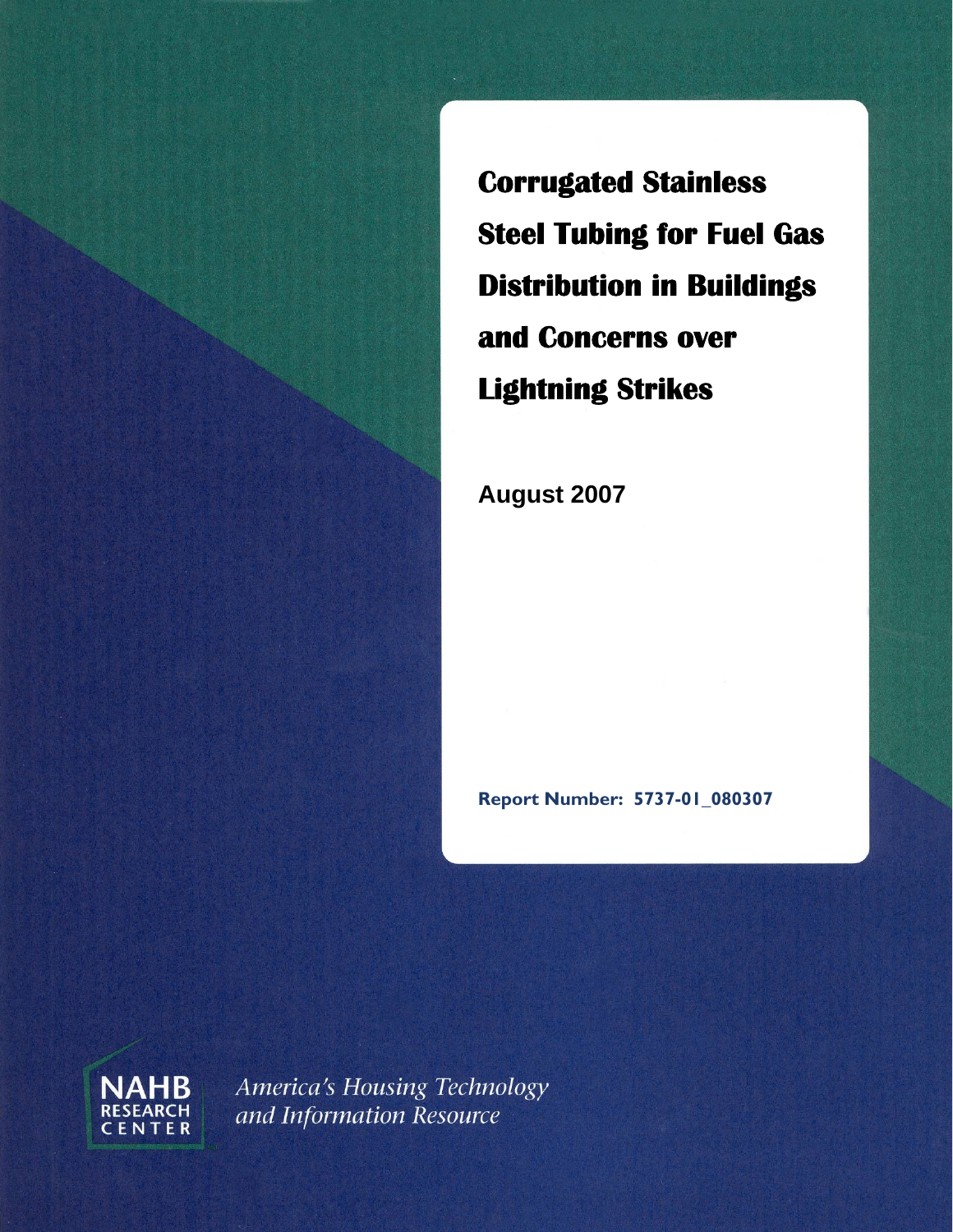#### **Prepared by**

**The NAHB Research Center, Inc. 400 Prince George's Blvd. Upper Marlboro, MD 20774 800-638-8556 Fax 301-430-6180 [www.nahbrc.org](http://www.nahbrc.org/)**

**August 2007** 



#### **About the NAHB Research Center...**

The NAHB Research Center, Inc. is a subsidiary of the National Association of Home Builders (NAHB). The NAHB has over 225,000 members who build more than 80 percent of new American homes. The NAHB Research Center conducts research, analysis, and demonstration programs in all areas related to home building and carries out extensive programs of information dissemination and interchange among members of the industry and between the industry and the public.

#### **Disclaimer**

Neither the NAHB Research Center, Inc., nor any person acting in its behalf, makes any warranty, express or implied, with respect to the use of any information, apparatus, method, or process disclosed in this publication or that such use may not infringe privately owned rights, or assumes any liabilities with respect to the use of, or for damages resulting from the use of, any information, apparatus, method, or process disclosed in this publication, or is responsible for statements made or opinions expressed by individual authors.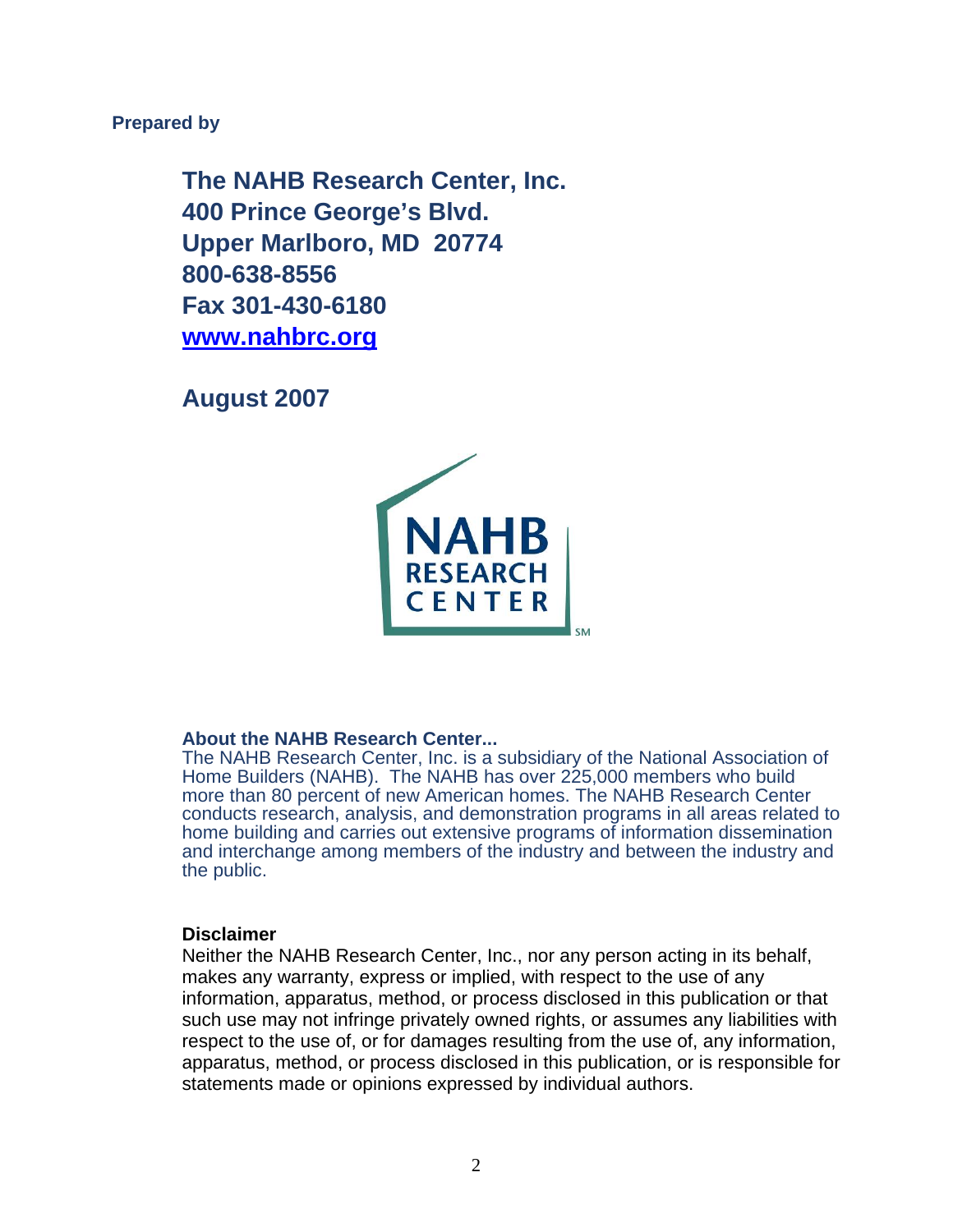# **Corrugated Stainless Steel Tubing for Fuel Gas Distribution in Buildings and Concerns over Lightning Strikes**

# **August 2007**

### **Executive Summary**

As the result of recent legal actions related to a potential for physical damage caused by lightning, manufacturers of corrugated stainless steel tubing (CSST) agreed to a settlement that, in part, places new requirements on the installation of their gas piping products. This paper provides background information on CSST and the actions taken by the manufacturers to address these concerns.

In summary, the primary issue is safeguarding against an electric potential in metallic piping. In the case of proximity lightning, a high voltage can be induced in metallic piping that may cause arcing; and for CSST there is concern that arcing may cause perforation of the CSST wall and therefore cause gas leakage. The fuel gas code, electric code, plumbing code, product standards, and manufacturer installation instructions have different methods of providing dissipation of electrical energy through techniques called bonding and grounding. Since the codes, product standards, and installation requirements are not harmonized, builders and contractors may find differing and possibly conflicting requirements. Generally, the local jurisdiction having authority and code official will rely upon the manufacturer's installation recommendations in lieu of other requirements. Currently, the CSST manufacturers' installation requirements are the most stringent compared to the codes and standards. Users of CSST are advised to abide by the manufacturer's instructions and also coordinate with local code officials to avoid inspection delays due to conflicting requirements.

Recently updated CSST manufacturer's installation instructions now include the requirement to directly bond the CSST system to the electrical system grounding system. The bonding attachment must be near the service entrance to the building and the connection must be made with a 6 AWG copper wire. This method of bonding will provide additional protection to the CSST system when it is energized by an indirect lightning strike. All CSST manufacturers have issued either Technical Bulletins or other documents to describe the new requirements. Although similar, these bonding requirements are currently not identical between the manufacturers. Manufacturers' installation instructions have undergone a series of changes since 1996 to reflect the impact of the prevalent construction practices at the time of their printing including modifications to the bonding requirements.

The new manufacturer bonding requirements deviate from current code language in both the National Electrical Code (NEC) and the National Fuel Gas Code (NFGC). These codes rely on the use of the equipment grounding conductor to provide the bonding means for the gas piping system. Over the past four code cycles (12 years),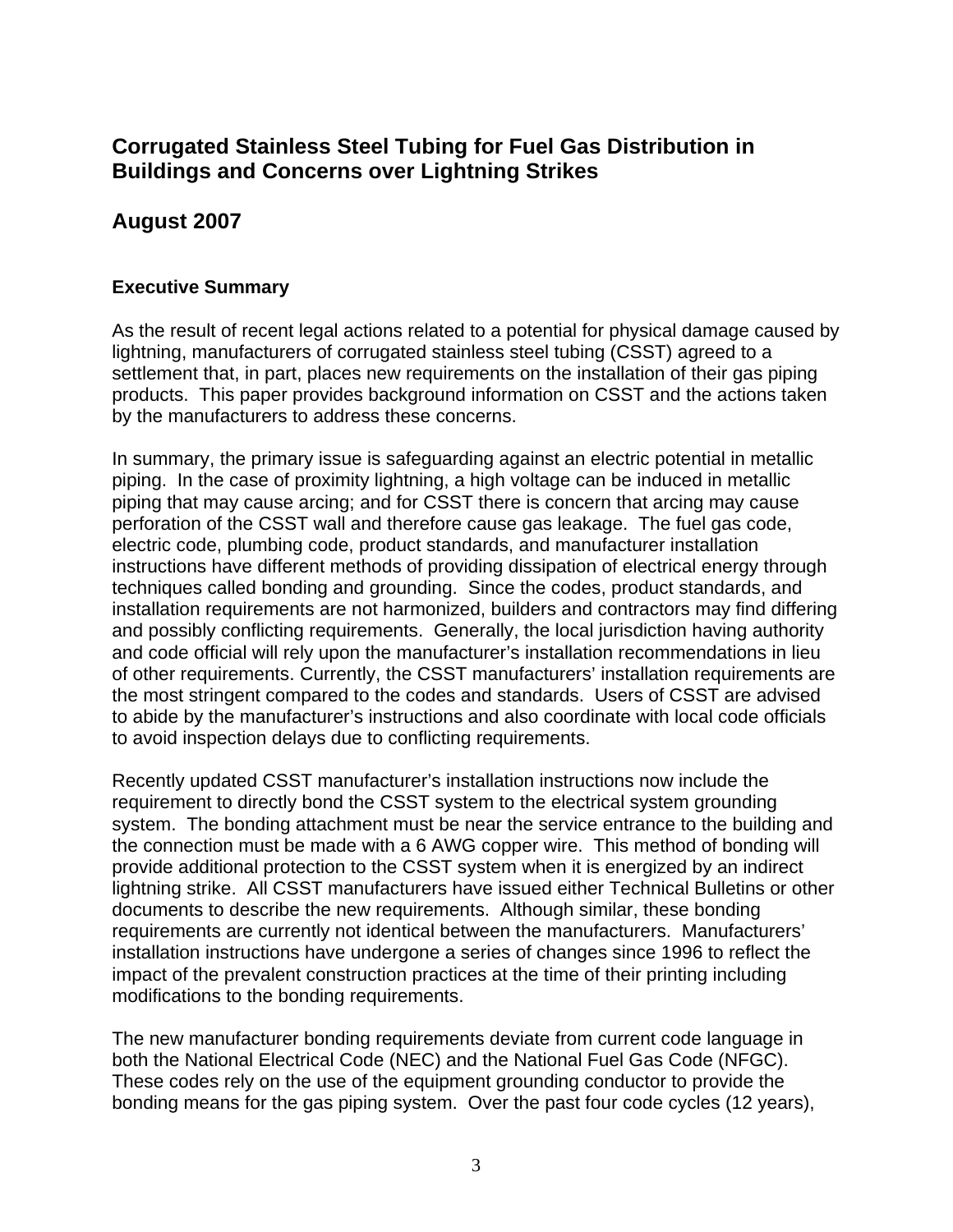the code coverage between these two codes has varied for several reasons. A proposal to modify the bonding requirements for CSST in the 2009 NFGC is currently under review, and the 2011 edition of the NEC will follow suit provided the NFGC proposal is accepted and published. In the meantime, state and local acceptance of the manufacturer's instructions is being addressed on a state by state basis on a much faster schedule.

## **1.0 Background**

## **1.1 Overview**

As the result of recent legal actions, manufacturers of corrugated stainless steel tubing agreed to a settlement that, in part, places new requirements on the installation of their gas piping systems. Although there were no findings of fact resulting from this legal action, these manufacturers have agreed to require a direct method of electrical bonding of their products to help reduce the potential for damage (caused by arcing) to their products when energized by indirect lightning strikes. This report describes the current situation within the institutional area of codes and standards and the approach taken by the manufacturers to institute these new bonding practices. The efficacy of the described bonding practices has not been evaluated. The acceptance of these methods within the national and state codes is currently being deliberated by the affected code governing bodies, and the results from these deliberations are uncertain at this time. Continued monitoring of the ongoing situation is advised.

## **1.2 CSST: A New Concept in Gas Piping**

The 1988 commercial introduction of corrugated stainless steel tubing (CSST) to distribute natural and LP gas within and throughout residential and commercial buildings was welcomed by the gas industry as a cost-effective means to deliver their product to consumers. CSST piping systems gave plumbers and gas fitters an alternative approach to the use of other code-approved piping materials: Schedule 40 threaded, steel pipe, and copper tubing. However, CSST represented a major breakthrough in gas piping far beyond its obvious flexible physical characteristics. The departure from conventional practice was that for the first time the gas piping was treated as a complete system covered by a performance standard (the same way gas equipment is treated) and not as a material standard.

Traditional gas piping (steel pipe and copper tubing) is manufactured to material standards that dictate its physical properties and dimensional requirements. However, these national standards do not address how these piping products must perform as gas piping systems. The application of steel pipe as gas piping has been developed from field experience gathered through millions of residential installations over the past 100 years. These practices have been collectively promulgated into the National Fuel Gas Code or ANSI Z223.1 (NFGC). CSST was engineered from its conception as a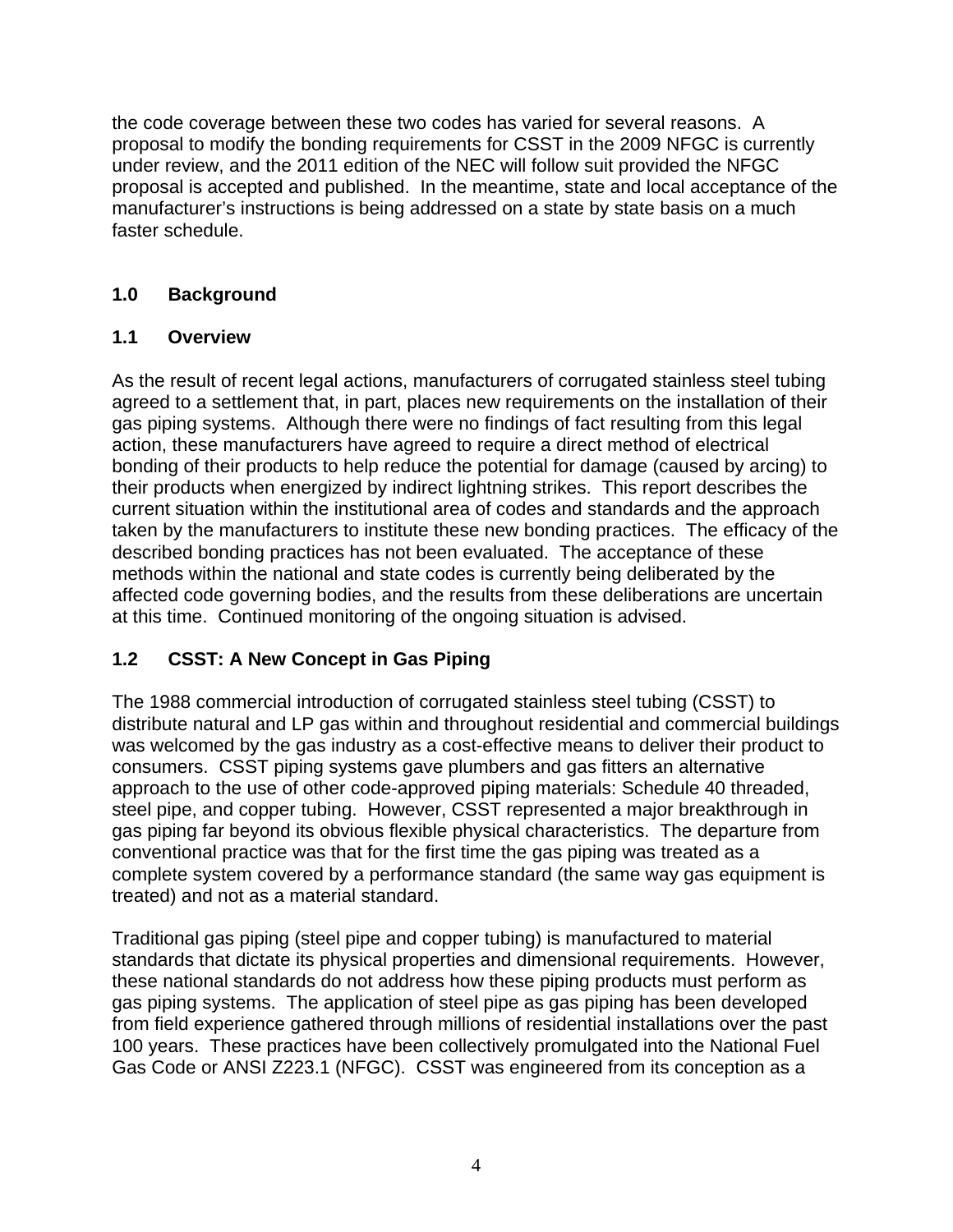system consisting of tubing, fittings, manifolds, protective shields, and other accessories designed specifically as a gas distribution network.

Research sponsored by the Gas Research Institute (from 1983 to 1989) was used to develop and to support the creation of a nationally recognized standard for CSST systems. The initial standard was developed by the American Gas Association Laboratories in 1986, but was considered only a bench standard. It was eventually designated as AGA 1-87. This standard was ultimately transformed into an ANSI standard in 1991 and became known as ANSI/AGA LC-1-1991 "Interior Fuel Gas Piping System Using Corrugated Stainless Steel Tubing." Over the past 15 years, updating and improvements have been made to this standard such that today it is known as ANSI LC-1-2005 "Fuel Gas Systems Using Corrugated Stainless Steel Tubing (CSST)." All commercially available CSST systems are certified to the list of requirements included in this standard.

In addition to the first of its kind piping system standard, there is another unique element found in the use of CSST. In an effort to prevent widely different hardware products and installation practices from entering the marketplace, the Gas Research Institute (GRI) offered the results of its gas industry sponsored research to potential manufacturers at no cost. By sharing its intellectual property, GRI was able to also standardize many of the common aspects of the CSST system. In fact, the following is a list of common practices found among U.S. manufacturers of CSST systems:

- Tubing size designations
- System sizing methods
- General installation practices
- Protective shield design
- Protection requirements
- Bonding requirements

All CSST manufacturers are required to publish a Design and Installation (D&I) Guide, and per the ANSI LC-1 Standard, the content of this guide must follow a prescribed format. Included within this format is the requirement to address electrical bonding and grounding. Furthermore, because of years of industry cooperation, essentially all of the design and installation guidelines are identical between all six manufacturers. This is a critical point affecting the bonding of CSST systems and will be discussed later in this report

## **1.3 Lightning Impact**

Lightning is one of the most destructive forces of nature. Direct and indirect strikes on or near structures can cause severe damage to the building and initiate fires that can result in the loss of property and lives. Despite this destructive power and with a few exceptions, jurisdictions throughout the United States do not require the installation of lightning protection systems. Instead, the electrical grounding system is required to address (as best it can) the issue of mitigating the lightning energy. However, the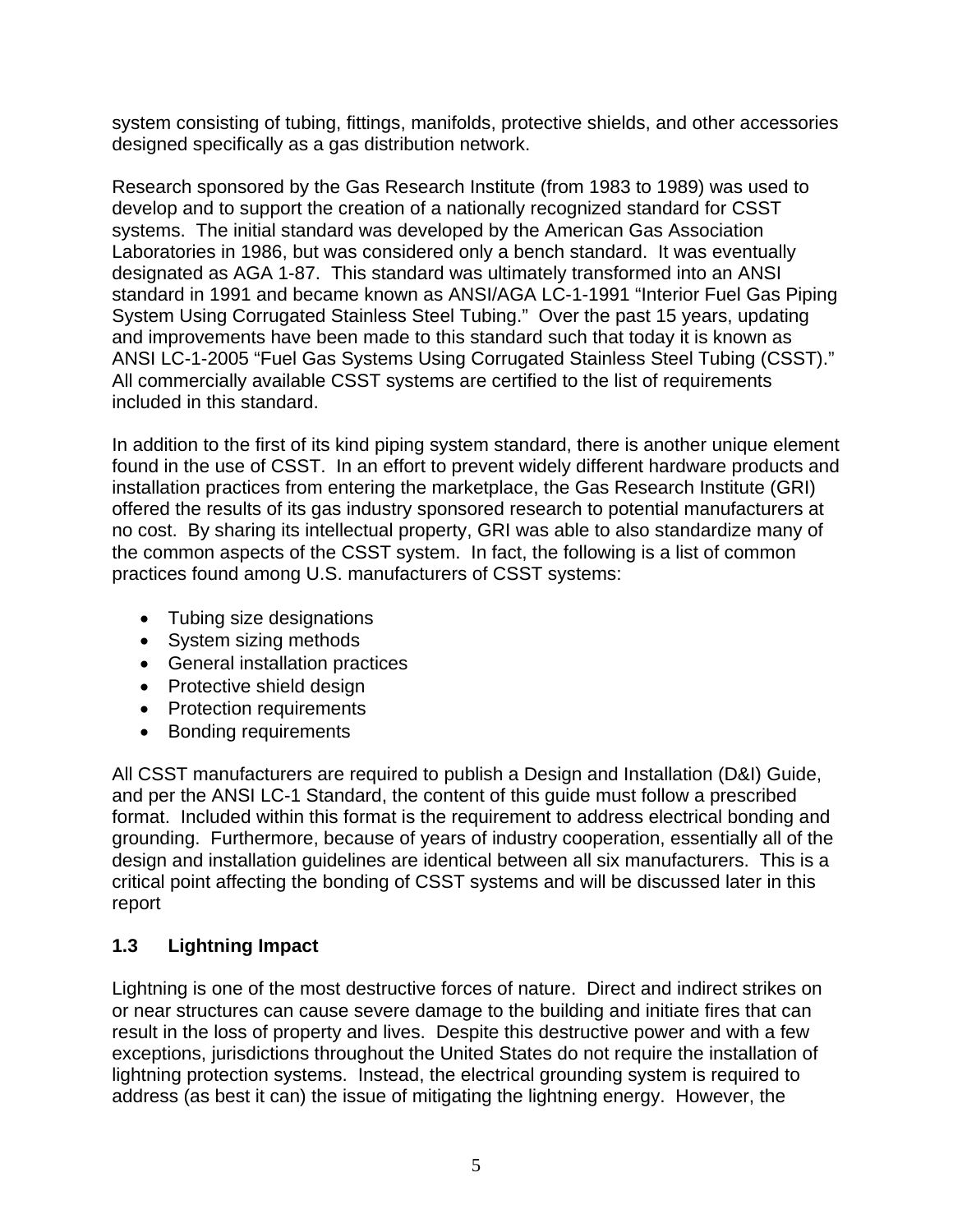electrical grounding system is only designed to protect the building occupants from ground-faults and not from lightning strikes. It should, therefore, be no surprise that many metallic systems (such as wiring, coax cable, piping, and ducting) either fail or are damaged during electrical storms.

Lightning strikes can be direct and/or indirect. The effects from a direct strike on a structure are from resistive heating, arcing, and burning. A direct strike typically results in catastrophic damage to the structure and its contents, and is considered by most experts to be "beyond the means of man to prevent". The National Electrical Code (NEC) specifically considers lightning protection "beyond the scope" of the Code. While installing a lightning protection system will afford a certain level of protection from direct strikes, the system is primarily designed to protect the structure and not necessarily the interior electrical and plumbing systems.

The effects from an indirect strike near a structure include capacitive, inductive, and magnetic behavior. The lightning current can branch off to a building from a nearby tree, fence, light pole, or other tall object. In addition, a lightning flash may conduct its current through the ground into a building. The current also may travel through underground power cable, telephone lines, or metallic piping. The protection of both structures and people from the dangerous effects of an indirect lightning strike requires that both the structure and all metallic systems within the structure be bonded together so as to act as a single unit. To accomplish this goal, the following steps are required:

- Grounding of the electrical system to the earth
- Bonding of all grounding electrodes together (including those associated with a lightning protection system if installed)
- Bonding of all metallic structures to this grounding system

When properly sized and installed, bonding can minimize the electrical potential difference between these parallel metallic pathways to ground. This will significantly reduce the occurrence of any physical damage to any of the affected systems when they are energized by a lightning strike.

### **1.4 Grounding and Bonding Considerations**

Effective grounding depends on a low-resistance electrical pathway connected to the earth. The pathway to ground is affected by the resistance within the voltage system, the grounding electrode(s) and the soil conditions. The electrical resistance of the pathway to ground must be 25 ohms or less per the NEC. If not, an additional grounding electrode must be installed. Section 250.4 (A) (1) of the 2005 National Electrical Code states the following:

*"Electrical System Grounding: Electrical systems that are grounded shall be connected to earth in a manner that will limit the voltage imposed by lightning, line surges, or unintentional contact with higher-voltage lines and that will stabilize the voltage to earth during normal operation."*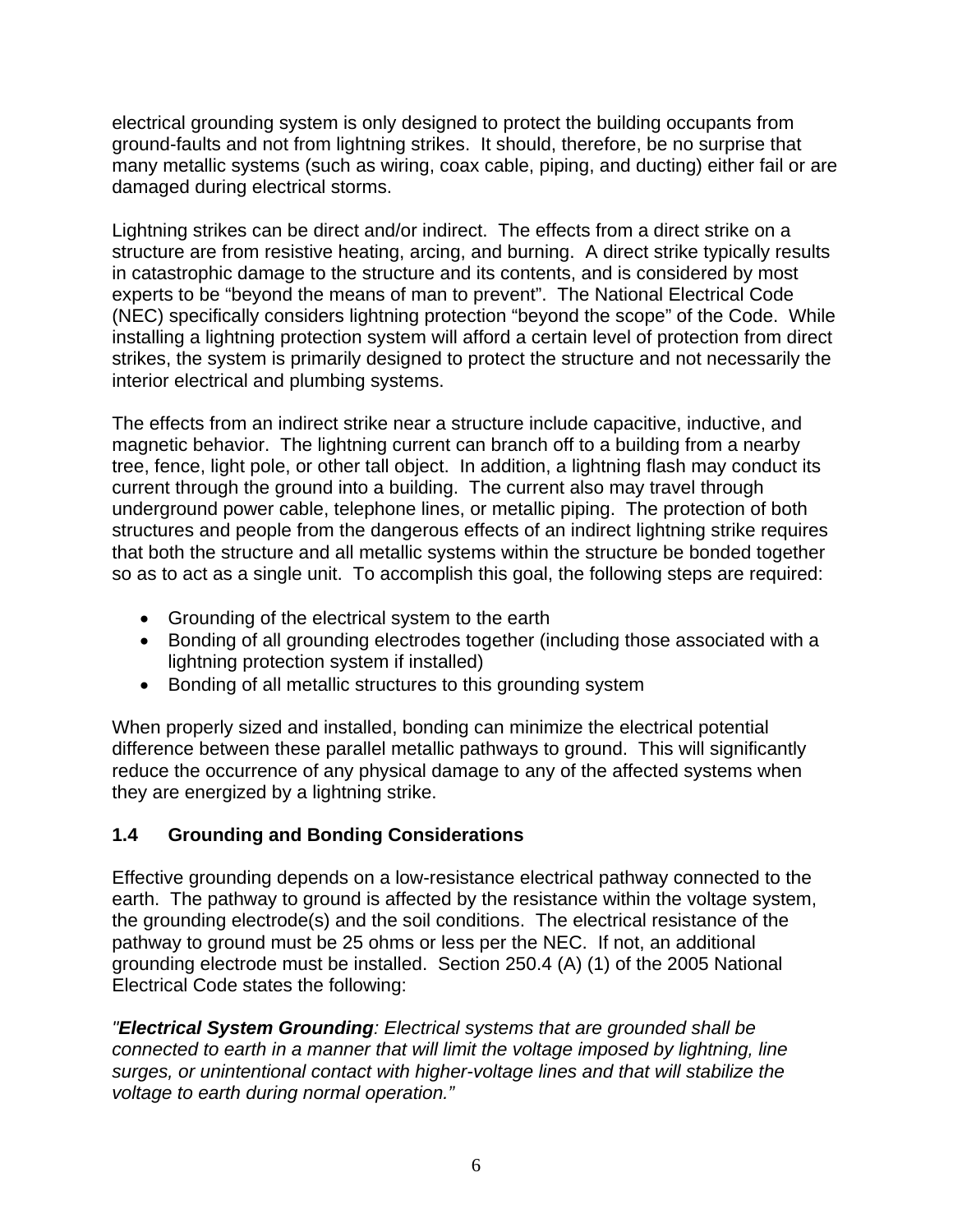The surge of energy throughout the premise wiring and the other metallic systems during a lightning event can be hundreds of times greater than the normal current running through the house. These lightning surges are also occurring at much higher frequencies that normal electrical voltage. The combination of lightning current and frequency create conditions that are difficult to mitigate if the grounding and bonding systems are inadequately sized. The critical design issue involves the capability of each and every parallel metallic pathway to be energized to the same level and have that energy rise and fall at the same speed as the lightning strike completes it cycle. This capability creates an equal potential state between these pathways to ground and limits (if not eliminates) any differences in electric potential between these pathways.

Damage caused by a lightning strike to a CSST system can be described as small puncture of the tubing wall as shown in Figure 1. This type of damage is caused by an arc of energy "jumping" from a pathway of higher potential to a pathway of lower potential in an effort to find a lower impedance pathway to ground. This type of damage has been reported by forensic investigators [ref 1] and appears to be consistent around the country. By balancing the electric potential between these possible pathways, the conditions necessary for arcing can be eliminated. **Therefore, the sizing and installation location of the bonding jumper between the gas piping system and the grounding electrode system becomes the critical elements in an effective lightning mitigation method**.

The remainder of this report addresses the issue of bonding of gas piping systems to the electrical system grounding electrode system and how to achieve a balance between code requirements, manufacturer's instructions, and the need to protect the public safety.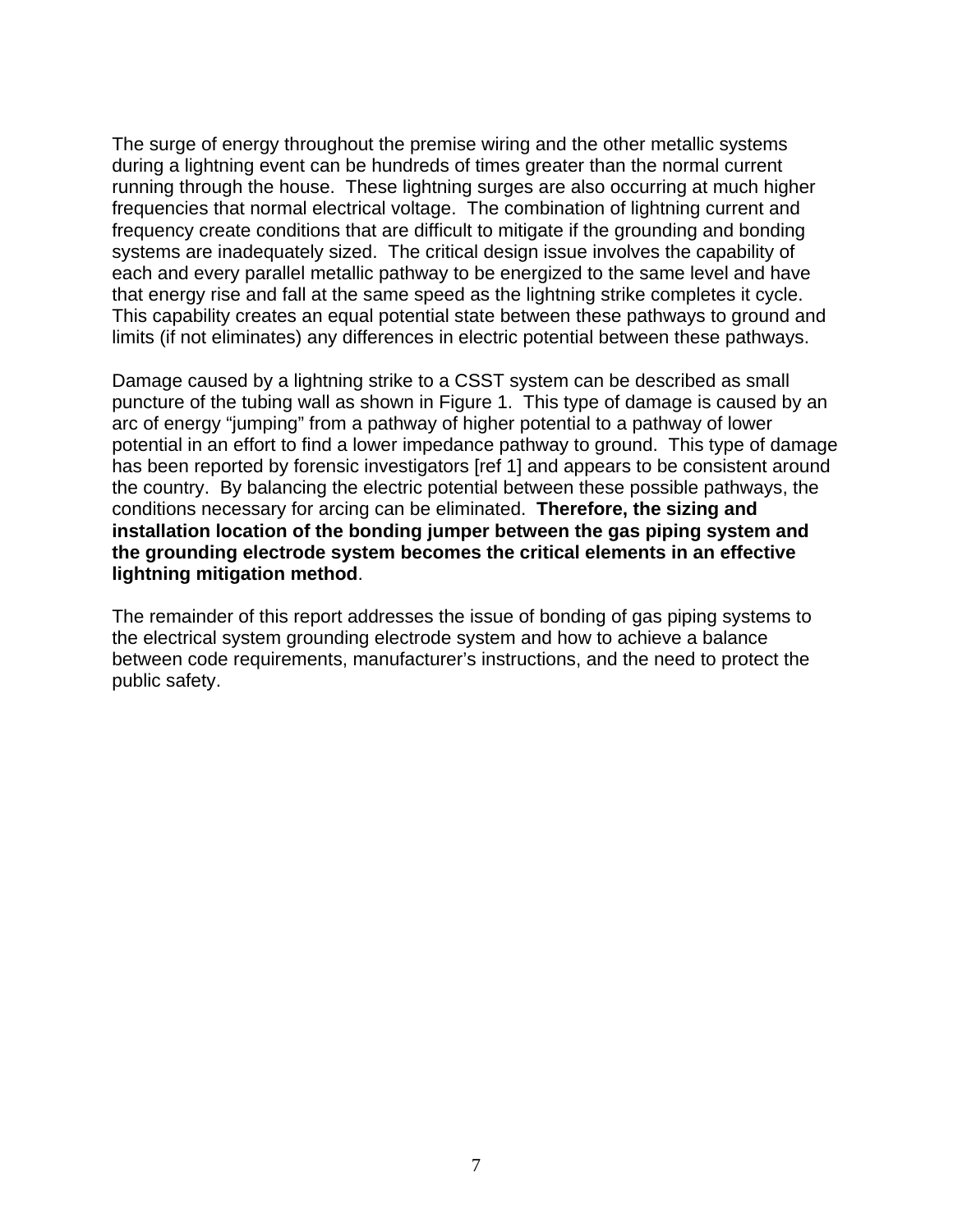

**Figure 1 Typical Lightning Damage to CSST** 

- **2.0 Codes and Standards**
- **2.1 Model Codes:**

### **2.1.1 National Electrical Code**

The National Electrical Code (also known as NFPA 70) is essentially used throughout the United States, typically with a few amendments to account for local building practices, climate conditions or other geotechnical concerns (such as earthquakes or floods). The current edition was published in 2005, but the 2008 edition is expected to available by the end of 2007. Unless specifically noted, all references made to the NEC used in this report are based on the 2005 edition.

As mentioned earlier, the NEC does not include direct coverage for the installation of or performance requirements for a lightning protection system. There are, however, national standards for the installation of lightning protection systems (discussed later in this section) which are referenced within the Code. Section 250.106 does address the bonding of a lightning protection system (if installed) to the grounding electrode system, and refers the reader to NFPA 780-2004 as the relevant standard. However, there are other standards for the installation of lightning protection systems including:

• LPI-175/2004 Standard of Practice for the Design, Installation and Inspection of Lightning Protection Systems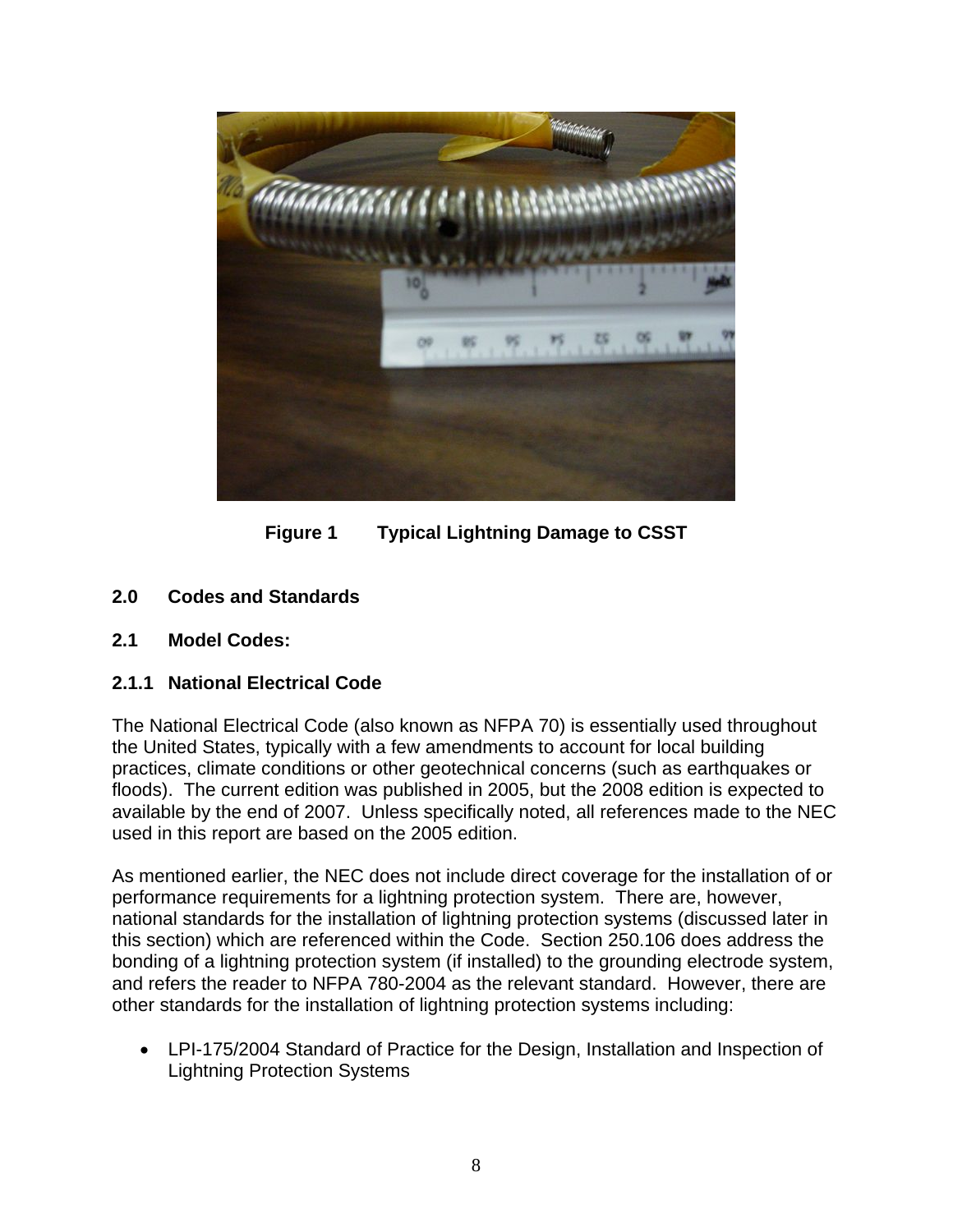• UL-96A Installation Requirements for Lightning Protection Systems

The NEC does provide extensive (over 25 pages) coverage on the subject of grounding and bonding in Section 250 of the Code. As stated previously, grounding is the intentional connection of a current carrying conductor to ground (earth). There are three basic reasons for grounding:

- To limit voltages caused by lightning or by accidental contact of the supply conductors with conductors of higher voltage
- To stabilize the voltage under normal operating conditions
- To facilitate the operation of over-current devices (such as fuses, circuit breakers or relays) under ground-fault conditions

Bonding is the permanent joining of metallic parts to form an electrically conductive path that ensures electrical continuity and the capacity to safely conduct any current likely to be imposed. The purpose of bonding is to establish an effective path for fault current that, in turn, facilitates the operation of the over-current protection device.

To simplify the Code, only the electrical system (consisting of the premises wiring) is grounded for residential applications. The electrical system is grounded to earth through grounding electrodes typically a rod, pipe or plate. However, there are other means to ground the electrical system including the use of the reinforcing steel in the foundation. All other electrically continuous, metallic pathways (such as water pipe (if copper), coax cable and gas piping) are bonded to this grounding system. Bonding of gas piping, in particular, is installed in accordance with Section 250.104 (B):

*(B) Other Metal Piping. Where installed in or attached to a building or structure, metal piping system(s), including gas piping, that is likely to become energized shall be bonded to the service equipment enclosure, the grounded conductor at the service, the grounding electrode conductor where of sufficient size, or to one or more grounding electrodes used. The bonding jumper(s) shall be sized in accordance with 250.122, using the rating of the circuit that is likely to energize the piping system(s). The equipment grounding conductor for the circuit that is likely to energize the piping shall be permitted to serve as the bonding means. The points of attachment of the bonding jumper(s) shall be accessible.* 

*FPN: Bonding all piping and metal air ducts within the premises will provide additional safety.* 

Referring to Section 250.122 (Size of Equipment Grounding Conductors), Table 250.122 provides guidance for sizing the bonding jumper for the gas piping system:

*(A) General. Copper, aluminum, or copper-clad aluminum equipment grounding conductors of the wire type shall not be smaller than shown in Table 250.122 but shall not be required to be larger than the circuit conductors supplying the equipment.*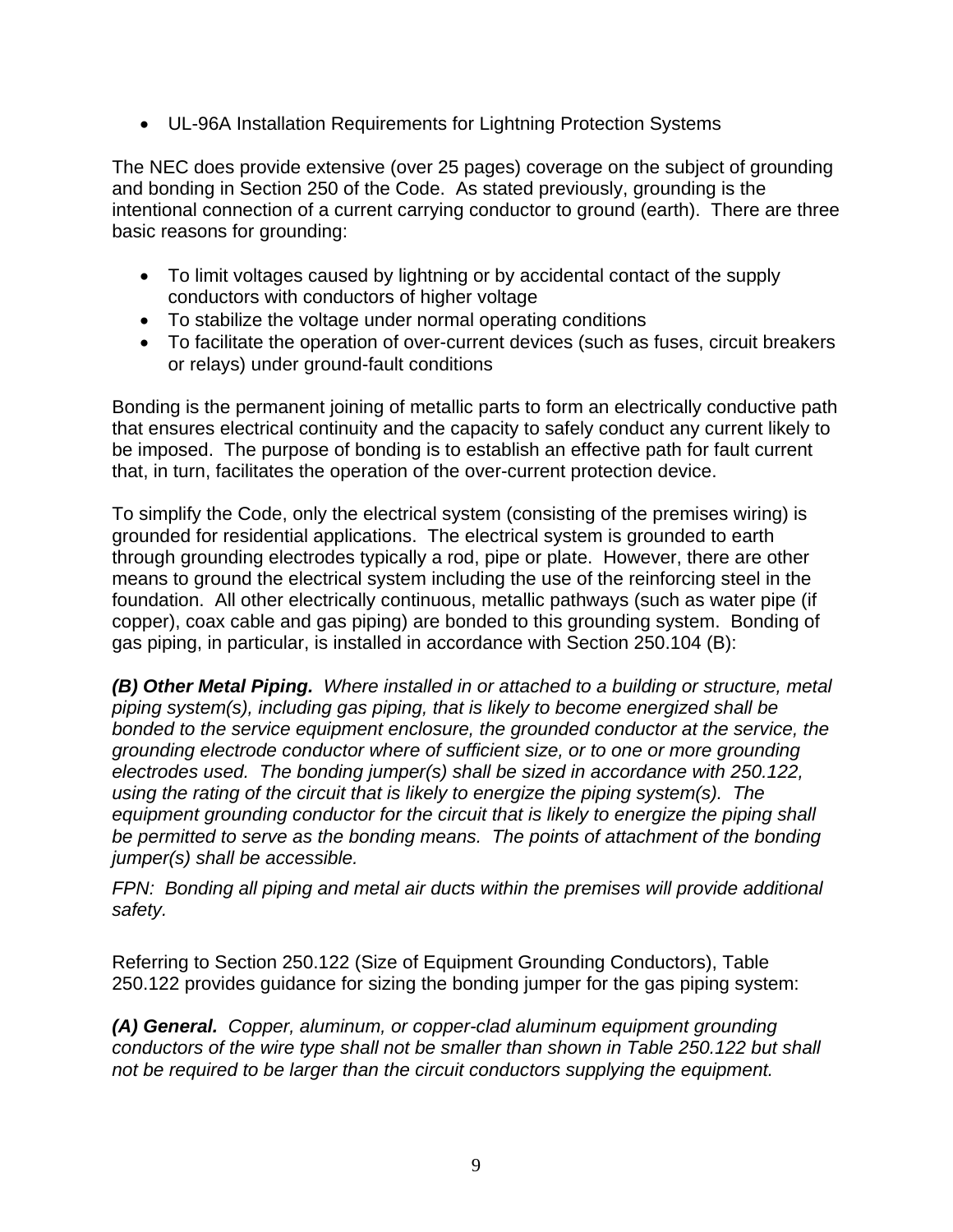### *Table 250.122: Minimum Size Equipment Grounding Conductors for Grounding Raceways and Equipment:*

| 15 AMP               | $\Rightarrow$ | 14 AWG Copper |
|----------------------|---------------|---------------|
| 20 AMP               | $\Rightarrow$ | 12 AWG Copper |
| $30/40/60$ AMP $=$ > |               | 10 AWG Copper |
| <b>100 AMP</b>       | $\Rightarrow$ | 8 AWG Copper  |
| <b>200 AMP</b>       | $\Rightarrow$ | 6 AWG Copper  |

Therein lies the problem. The NEC sizes the bonding jumper based on the circuit that is likely to energize the gas piping system. Traditionally, this is the circuit that powers the appliance to which the gas piping is mechanically connected. The equipment grounding conductor (the third wire) is permitted to act as the means of bonding of the gas piping back to the grounding electrode system. For a typical electrical load up to 20 amperes, as long as the third wire is a 12 AWG copper wire, the bonding requirement of the Code is met. While this will protect the consumer from ground-faults and other wiring failures, a 12 AWG copper wire is inadequate to protect the appliance and gas piping from an indirect lightning strike where the voltage and frequency can be significantly higher. It is important to note that the NEC does not require any bonding of a gas piping system that is only connected to non-powered appliances such as a water heater or fireplace log.

The coverage for bonding of gas piping in the electrical code has varied over the past few code cycles as special interests have successfully made their arguments for modifications within the NEC. As shown in Table 1, bonding has alternated between direct bonding and the use of the equipment grounding conductor over a six-year period from 1996 to 2002. This is a significant change in practice and affects both the size and location of the bonding jumper depending on how this requirement is interpreted by the local electrical inspector.

## **2.1.2 National Fuel Gas Code**

The National Fuel Gas Code (NFGC) or NFPA 54 is the primary code document in the United States that covers the design, installation and inspection of natural gas and LP gas systems for all types of applications including residential, commercial and industrial. For the purposes of this report, the Code has had coverage for electrical bonding and grounding going back to the 1988 edition which is the year that CSST was commercially introduced in the United States. In the intervening 20 years, the coverage for bonding has only been changed once. The coverage for bonding in the 1988 edition was as follows:

*(a) Each above ground portion of a gas piping system upstream from the equipment shutoff valve shall be electrically continuous and bonded to any grounding electrode as defined in the National Electrical Code, ANSI/NFPA 70.* 

*(b) Gas piping shall not be used as a grounding electrode.*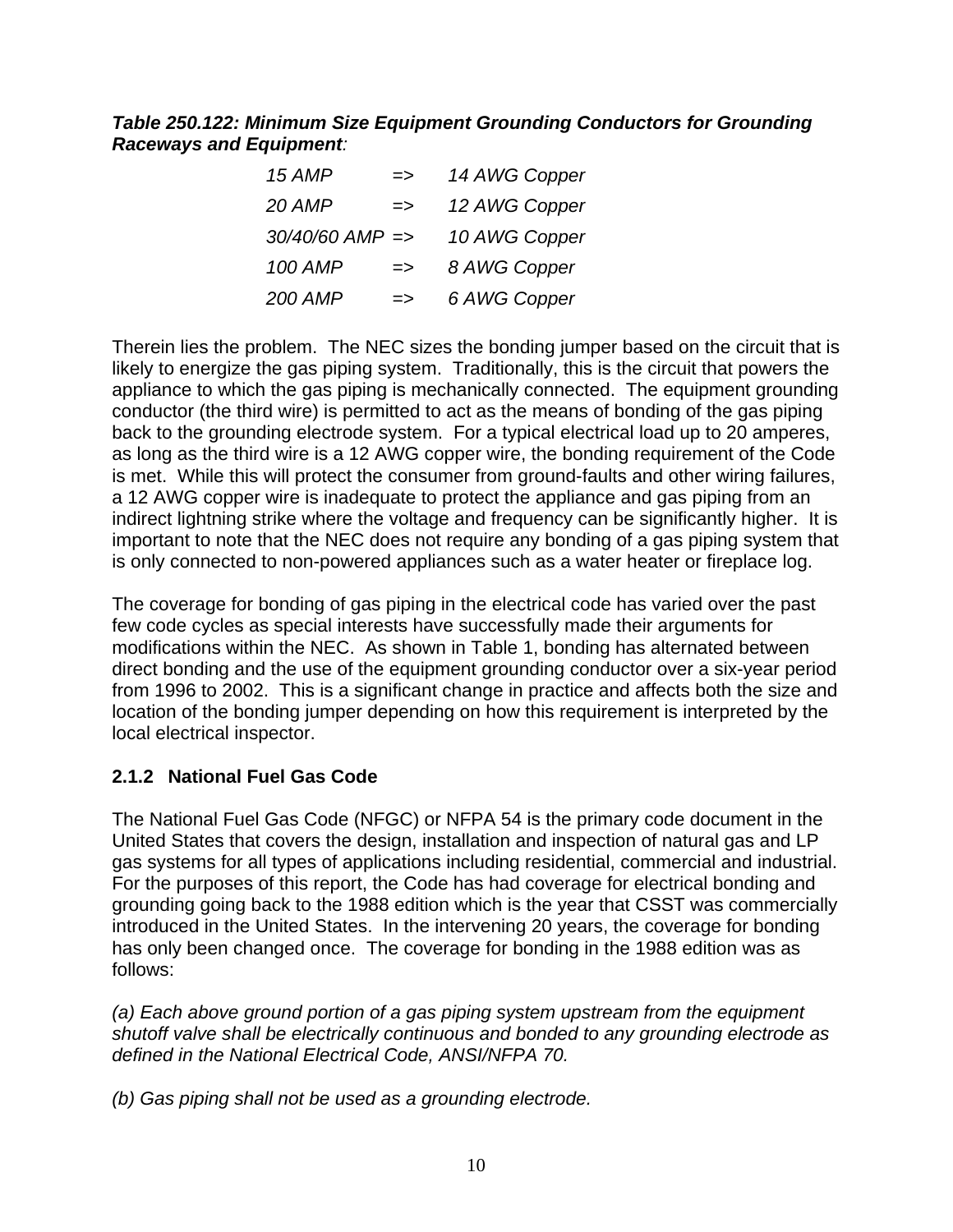This language remained in effect for the 1992, 1996, and 1999 editions. In the 2002 edition the language was modified as follows:

*(a) Each above ground portion of a gas piping system that is likely to become energized shall be electrically continuous and bonded to an effective ground-fault current path. Gas piping shall be considered to be bonded when it is connected to gas utilization equipment that is connected to the equipment grounding conductor for the circuit supplying that equipment.* 

*(b) Gas piping shall not be used as a grounding conductor or electrode.* 

This is essentially the same language found in the 2006 edition although the term equipment has been replaced with the term "appliance". Table 1 shows how bonding coverage (for gas piping) has varied between the NFGC and the NEC since the 1996 editions of these codes. The change made in 2002 to the bonding requirements has a significant impact on the sizing and installation of the bonding connection with the electrical system.

The NFGC is the lead code regarding the coverage for bonding of gas piping systems and its recommendations are sent to the appropriate NEC committees for consideration. Given the high impact of this issue, several proposals have been submitted to the NFGC to update the coverage for bonding of gas piping. Although proposals were submitted to require direct bonding of all gas piping materials, the Technical Committee discussed and accepted a modified proposal that limits the direct bonding of gas piping systems to CSST alone. The proposed language, which was accepted and is out for public review and comment, is as follows: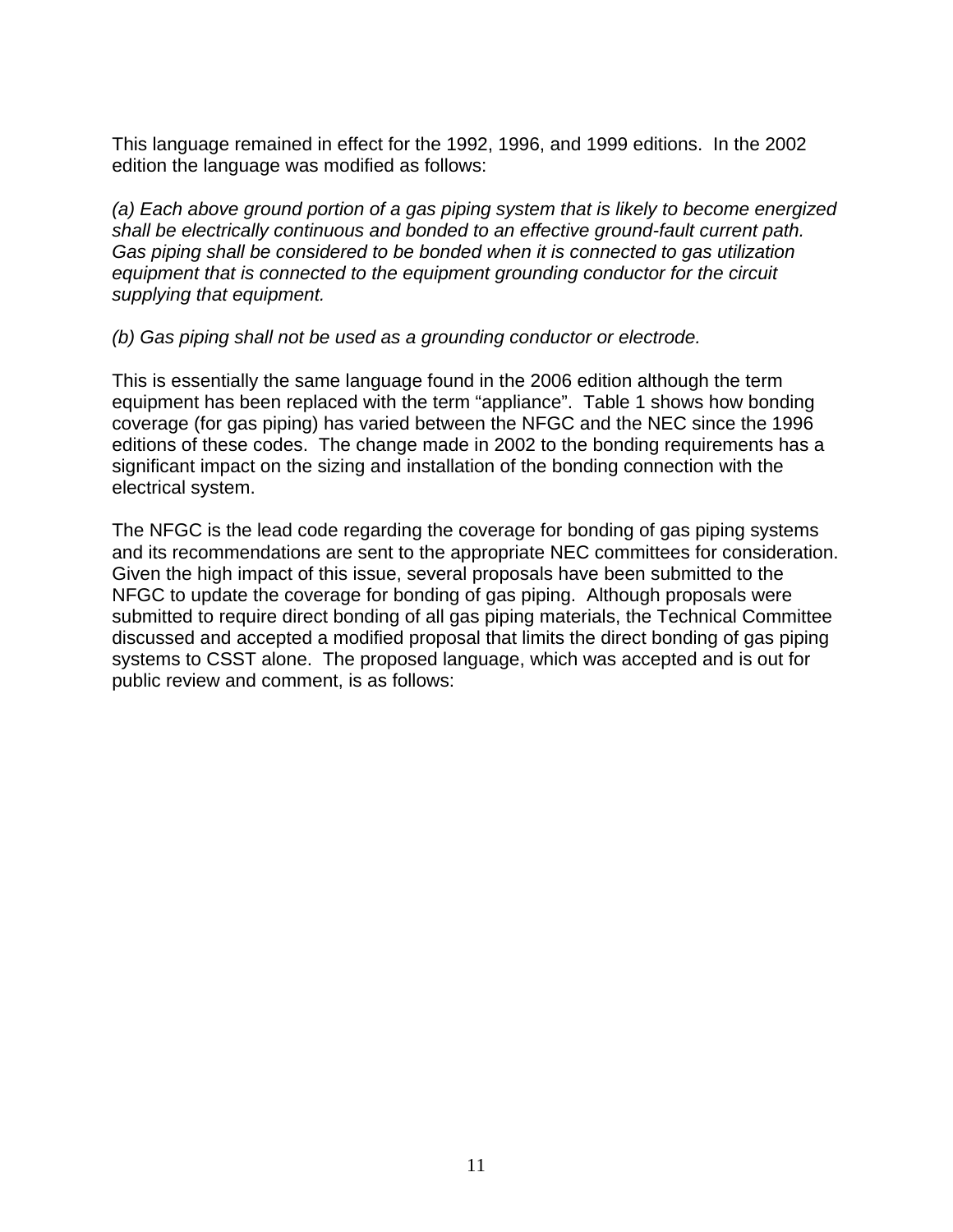| <b>Code Coverage</b>        | 1992 | 1996        | 1999        | 2000  | 2001 | 2002         | 2003        | 2004       | 2005        | 2006         | 2007              | 2008 | 2009 |
|-----------------------------|------|-------------|-------------|-------|------|--------------|-------------|------------|-------------|--------------|-------------------|------|------|
| NFGC: Bond to Electrode     | x    | x           | X           |       |      |              |             |            |             |              |                   |      |      |
| NFGC: Bond to EGC           |      |             |             |       |      | X            |             |            | X           |              |                   |      | X    |
| NFGC CSST-6 AWG Proposal    |      |             |             |       |      |              |             |            |             |              |                   |      | X    |
|                             |      |             |             |       |      |              |             |            |             |              |                   |      |      |
| NEC: Bond to EGC            |      | X           |             |       |      | X            |             |            | X           |              |                   | X    |      |
| NEC: Bond to Electrode      |      |             | X           |       |      |              |             |            |             |              |                   |      |      |
|                             |      |             |             |       |      |              |             |            |             |              |                   |      |      |
| Ward: bond requirements     |      |             |             |       |      | <b>NEC66</b> |             |            |             | <b>NEC66</b> | NEC66             |      |      |
| Gastite: bond requirements  |      | <b>NONE</b> |             |       |      |              |             | <b>EGC</b> |             | <b>NEC66</b> | CSST <sub>6</sub> |      |      |
| TracPipe: bond requirements |      |             | <b>NONE</b> |       |      |              |             | NFG99      | NEC66       |              | NEC66             |      |      |
| Parker: bond requirements   |      |             |             | NFG99 |      |              |             |            |             | NFG99        | NEC66             |      |      |
| TruFlex: bond requirements  |      |             |             |       |      |              | NFG99       |            |             | NFG99        | NEC66             |      |      |
| MetalFab: bond requirements |      |             |             |       |      |              | <b>NONE</b> |            | <b>NONE</b> |              | NEC66             |      |      |

### **Table 1 Bonding Requirements: Model Codes and by CSST Manufacturer**

#### **Legend:**

- **EGC**: Equipment grounding conductor (see Section 2.1.1)
- $\bullet$ **NFG99**: 1999 edition of the National Fuel Gas Code (see Section 2.1.2)
- $\bullet$ **CSST6**: Bonding of CSST per the latest Technical Bulletins: 6 AWG copper wire
- $\bullet$ **NEC66**: D&I/Technical Bulletin for bonding CSST in accordance with NEC Table 250.66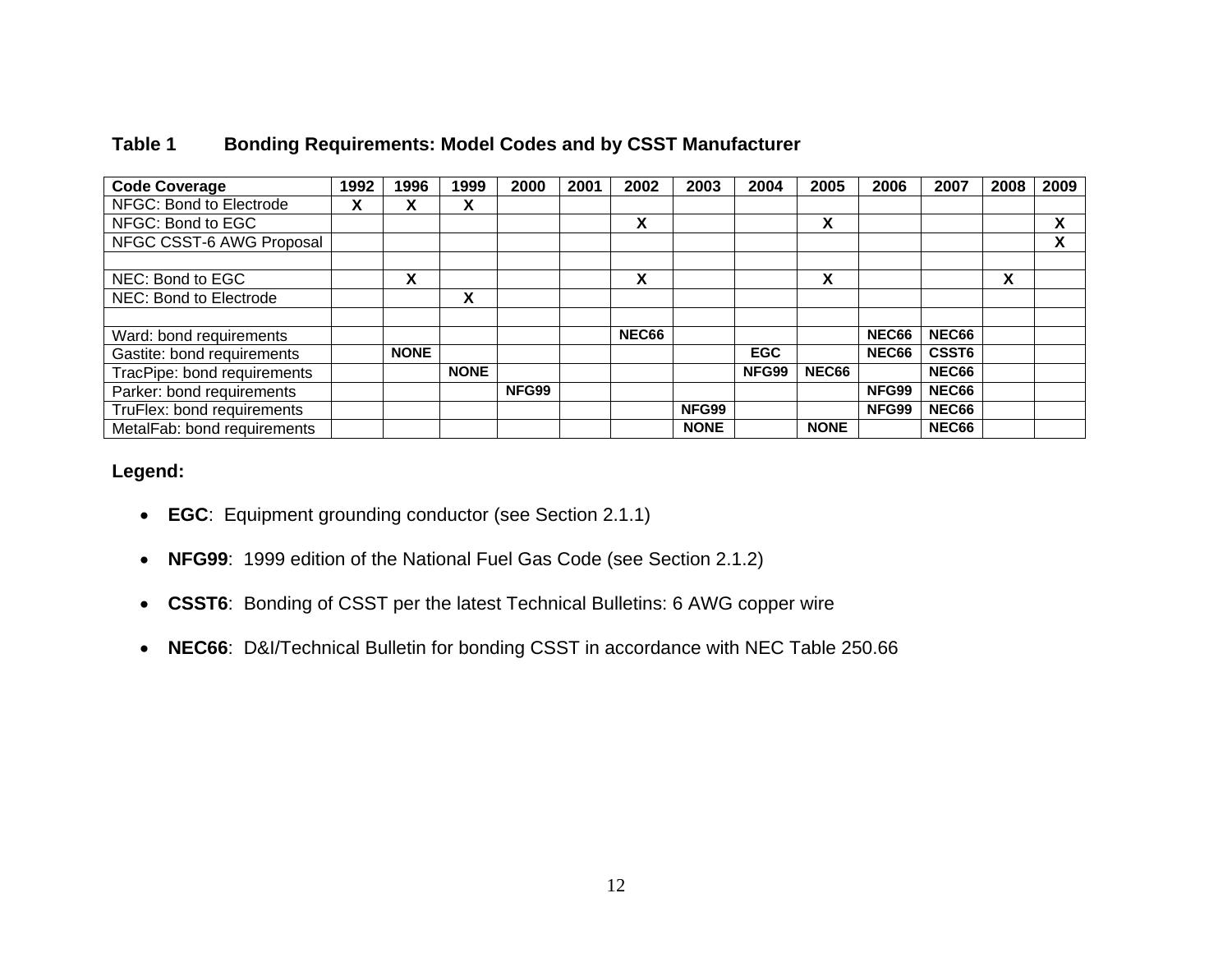*7.13.1 Each aboveground portion of a gas piping system that is likely to become energized shall be electrically continuous and bonded to an effective ground-fault current path. Gas piping shall be considered to be bonded when it is connected to appliances that are connected to the appliance grounding conductor of the circuit supplying that appliance.* 

*CSST gas piping systems shall be bonded to the electrical service grounding electrode system at the point where the gas service enters the building. The bonding jumper shall not be smaller than 6 AWG copper wire.* 

*7.13.2 Gas piping shall not be used as a grounding conductor or electrode.* 

Add the following two new definitions:

*Bonding Jumper: A reliable conductor to ensure the required electrical conductivity between metal parts required to be electrically connected. [NFPA 70]* 

*Grounding Electrode: A device that establishes an electrical connection to the earth.* 

If the proposed change to the NFGC on CSST bonding is approved, there will be a significant difference between the 2009 NFGC and the 2008 NEC that will have to be addressed by the NEC committees when they consider changes for the 2011 edition.

# **2.2 State and Local Codes**

Within the United States, the individual states choose to adopt any of the available model national codes for the construction of residential and commercial buildings including electrical, plumbing, mechanical, energy, etc. Although there are 50 state governments that promulgate state-level codes and standards, there are over 14,000 local jurisdictions that, in some cases, have similar authority to choose which codes to enforce within their boundaries. Fortunately, the process of choosing and enforcing codes and standards at the state and local level has been streamlined in the last decade, and now there is more similarity than difference at the state/local levels. In fact, there are essentially only three pertinent national model code organizations that are currently affecting this issue. These organizations and the pertinent codes are as follows:

- International Code Council (IFGC and IRC)
- International Association of Plumbing and mechanical Officials (UPC)
- National Fire Protection Association (NEC and NFGC)

All 50 states used the NEC (NFPA 70) as a baseline document with some state level amendments. Approximately 35 states use the International Fuel Gas Code with some state amendments. The remaining states use either the Uniform Plumbing Code or the NFGC also with state amendments. The adoption of model codes varies from state to state. The impact of the code in effect within any state is influenced by which edition is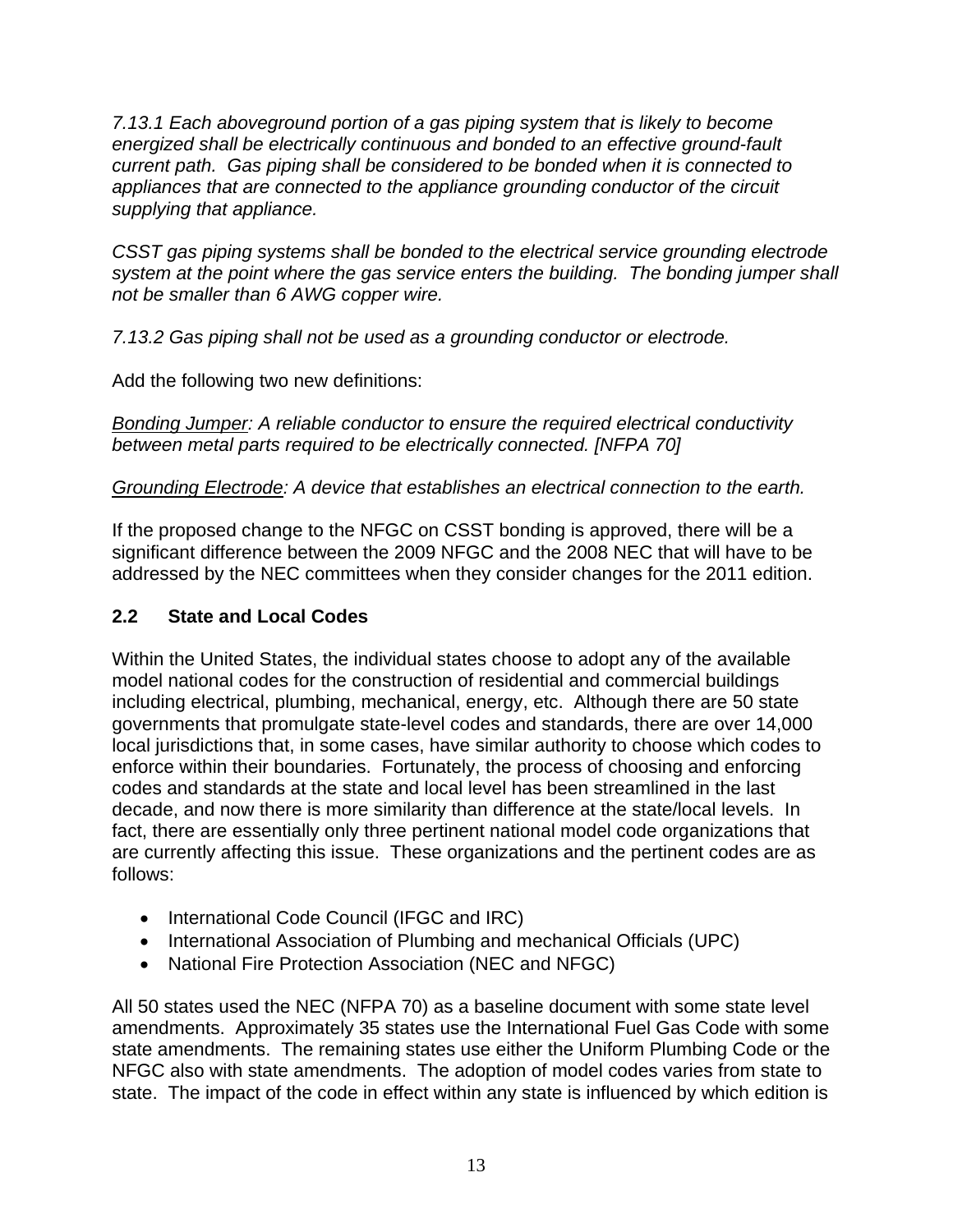currently adopted, and whether the state has approved any local amendments that reflect special local practices or weather conditions.

The implementation of new bonding requirements will be affected by the adoption process used by the states. Model codes are not immediately adopted upon publishing, and, therefore, new coverage in the model code is not immediately effective at either the state or local level. Assuming that the new coverage for CSST bonding is adopted by the NFGC in the 2009 edition, it may take until sometime in 2010 or later before these new requirements are adopted and enforced at the state and local levels. Most states have formal processes for the review and adoption of model codes. Therefore, immediate national and local acceptance of the new bonding requirements is impossible to achieve. This creates a significant time delay prior to local enforcement. This requires that each state be individually approached and requested to adopt these requirements on an interim basis on a much shorter time schedule. This process has been started, but it is laborious and difficult because of the reluctance of state officials to act independently from the model code organizations.

## **2.3 Product Standards**

# **2.3.1 ANSI LC-1 Standard for CSST Systems**

The ANSI LC-1 Standard includes a group of technical requirements that, taken as a whole, represents a level of safety and performance deemed reasonable for a gas piping product. The standard does require that the manufacturer supply a set of design and installation instructions which must be written to a prescribed format. The format dictates that the design and installation manual must include a section on electrical bonding and grounding including a statement about not using the CSST as a grounding electrode for an electrical system. A recent proposal to the standard (out for public review and comment) would modify this requirement to "*provide information to address the permanent electrical bonding of the CSST system".* However, the specific instructions are left to each manufacturer to develop.

The standard does not currently include any tests for electrical properties such as continuity and conductivity. However, if included, these tests would only be performed for energy levels up to fault currents from the premise wiring system and not for lightning. This issue has been discussed at recent LC-1 Working Group meetings, and new proposals for additional electrical testing are expected to be submitted during 2007. It is expected that these tests will be similar to those used to test electrical conduit. The standard also does not include any tests that involve resistance to lightning currents or the dissipation of lightning energy. Although considered by the Working Group, these types of tests are clearly beyond the scope of this type of product standard. None of the existing gas product standards include any requirements for lightning protection. Development of a set of reasonable testing requirements and acceptance criteria would be extremely difficult to accomplish given the extremely wide range of lightning characteristics.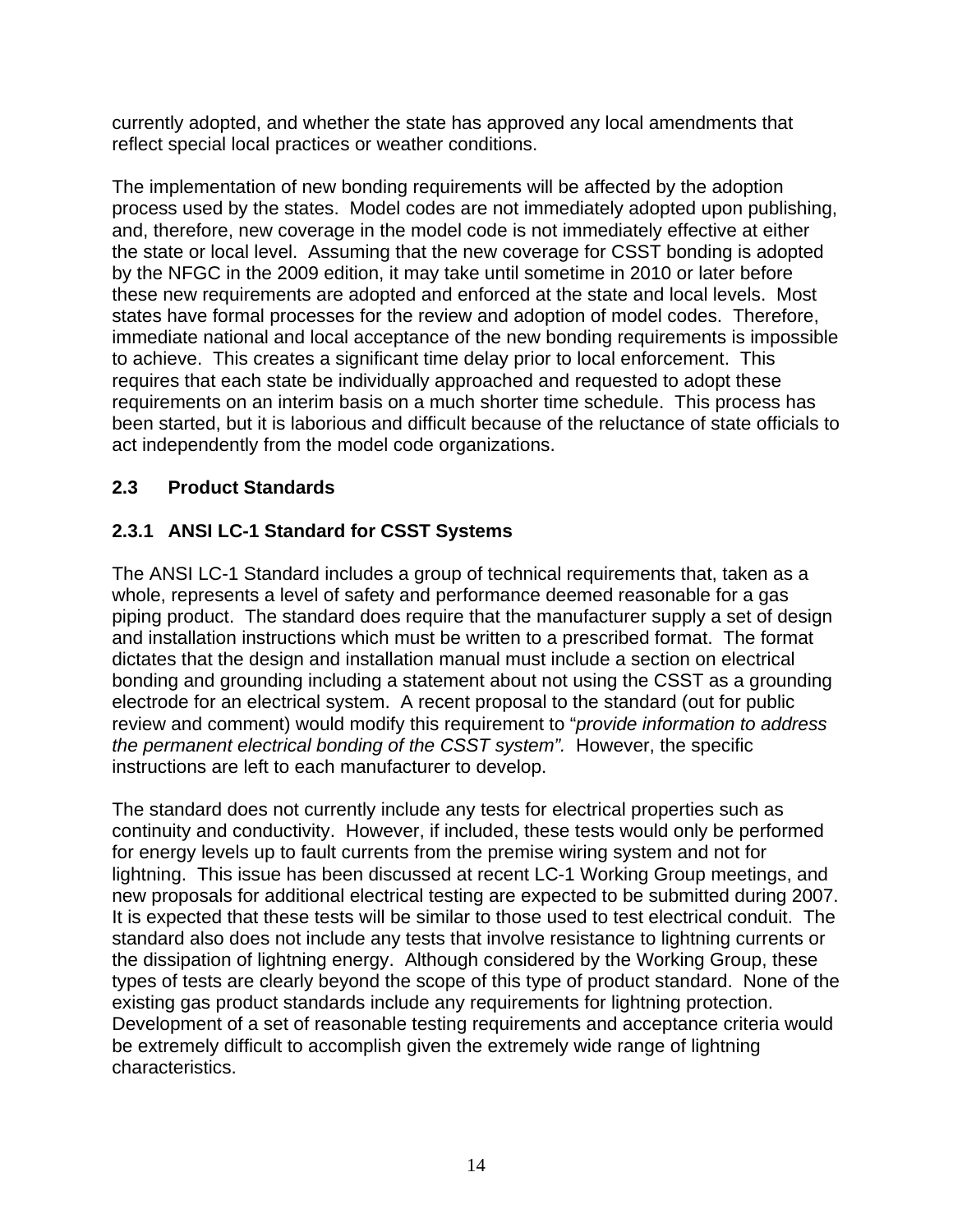## **2.3.2 NFPA 780 Standard for the Installation of Lightning Protection Systems**

As previously mentioned, there are at least three standards covering the installation of lightning protection systems. Lightning protection systems are not required by the National Electric Code, but have been adopted by a few states including Florida where lightning is a proven and consistently occurring problem. Lightning protection systems are installed separately from the premise wiring systems, but are required to be bonded together with the electrode grounding system of the premise electrical system in accordance with NEC Section 250.106. It is important to note that lightning protection systems are designed to protect the structure and not the electrical and plumbing systems contained within the premises. Also, lightning protection is only provided for direct lightning strikes, and does little, if anything, to protect the structure, electrical and plumbing systems from indirect lightning strikes.

## **3.0 Manufacturer's Instructions**

## **3.1 General Comparison of D&I Guides**

As required by the ANSI LC-1 Standard, each CSST manufacturer must provide a design and installation (D&I) manual or guide. The content in these manuals are primarily based on the original CSST research sponsored by GRI in the 1980s. This is apparent by reviewing the six different D&I guides and noting that many paragraphs and drawings are identical for all of the manufacturers. This is also true for the coverage for electrical bonding and grounding. Historically, the requirements for bonding were drawn directly from the model codes. This was not a concern for the CSST manufacturers because the model codes assign the responsibility of bonding to the electrical contractor who typically works independently from the CSST installer. CSST systems were in compliance with the NEC and NFGC without any additional work on the part of the CSST installer or manufacturer because the bonding was accomplished through the equipment grounding conductor or was not installed at all. Therefore, until 2004, the requirement for bonding was identical within all CSST manufacturer's D&I Guides.

## **3.2 Comparison of Bonding Requirements**

Although CSST has been sold in the United States since 1988, not all of the current manufacturers have been in business the same length of time. In fact, the original commercial supplier of CSST went out of business within two years of starting its operation. The D&I Guide is occasionally updated to reflect additions to the product line, changes in code requirements, and actions related to the ANSI Standard. Therefore, the total number of D&I Guides ever published and their latest versions has varied greatly over the past 20 or so years. Table 1 summarizes the bonding requirements in the D&I Guides for each manufacturer for their recent editions going as far back as 1996 for some. Suffice it to say, that as of June 2007, there are six different CSST D&I Guides and all have been recently updated according the following list: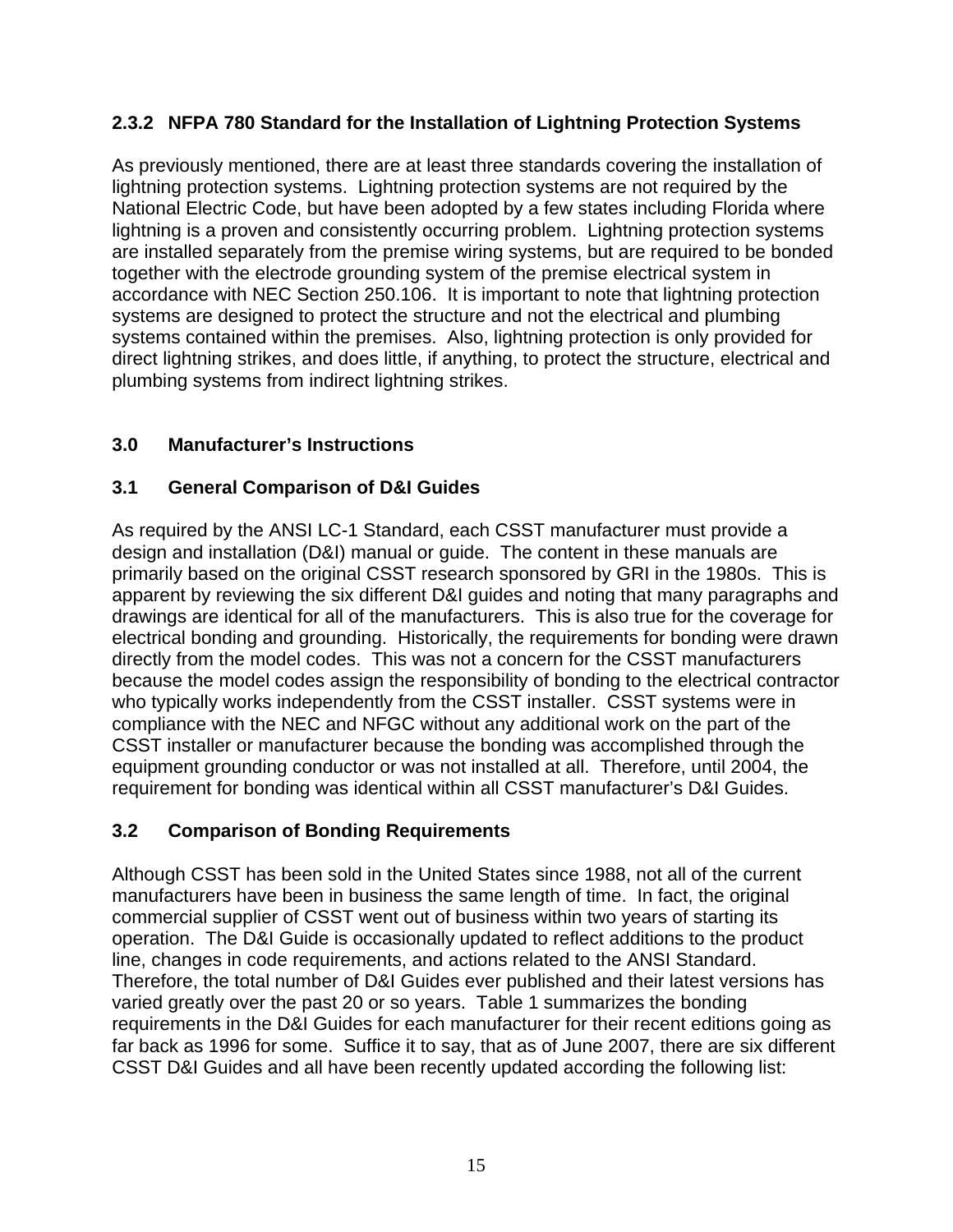- Wardflex: Design and Installation Guide: March 2007
- Parflex: Design and Installation Guide: September 2006
- Gastite: Design and Installation Guide: January 2007
- TracPipe: Design Guide and Installation Instructions: March 2007
- Pro-Flex: Installation/Training Guide: August 2006
- Diamondback: Design Guide and Installation Instruction Manual: August 2005

Given the expense of reprinting and distributing these D&I Guides, not all changes are included within the guides as they become available. Rather than reprint, each manufacturer typically issues periodic technical bulletins that alert their installers, distributors and members of the enforcement community about modifications to their hardware or changes to installation instructions or new sizing tables. Manufacturers also announce changes to their requirements on their individual websites. This is the case regarding the new bonding requirements for CSST. However, whenever these D&I Guides are reprinted, these technical bulletins are incorporated. Four of the six CSST manufacturers have issued technical bulletins regarding the new bonding requirements for CSST. One manufacturer has already updated their D&I guide and one manufacturer has only issued a general announcement on the subject.

Although only four of the six CSST manufacturers were parties to the Class Action suit, all six have informally agreed to upgrade their bonding requirements for the CSST system. Generally speaking, the new bonding method requires the attachment of a bonding clamp to either the CSST fitting or to a piece of steel pipe located near the service entrance to the building. The bonding jumper shall be no smaller than a 6 AWG copper wire (for residential applications). Although the final bonding solution is essentially the same for all six manufacturers, the six technical pronouncements appear to be quite different.

The 6 AWG copper bonding wire solution can be developed through different interpretations of the electrical code. One approach uses the water piping as a direct comparison in terms of sizing of the bonding jumper. In another case, the size of the bonding jumper is based on the size of the bonding jumper used for a lightning protection system. If NEC Table 250.122 is used, then the selection of a 200-Amp service results in a bonding jumper of size 6 for copper wire. There are other similar bonding jumper sizing approaches used for communications cable and other metallic systems that also lead to the use of a 6 AWG copper jumper.

What is problematic is the requirement to size the bonding jumper in accordance with Table 250.66. This table is intended for sizing of the grounding electrode conductor (not the same as the bonding jumper) which is based on the size of the ungrounded service conductor at the entrance of the building. This can result in a bonding jumper much larger than a 6 AWG copper wire especially for large buildings and/or multi-family structures. Using the exception in Section 250.66(A), if a rod, plate, or pipe is used as the grounding electrode, the grounding electrode conductor need not be larger than a 6 AWG copper wire. The argument still must be made (to the local electrical inspector) that the bonding jumper be sized in a similar fashion. However, this exception is open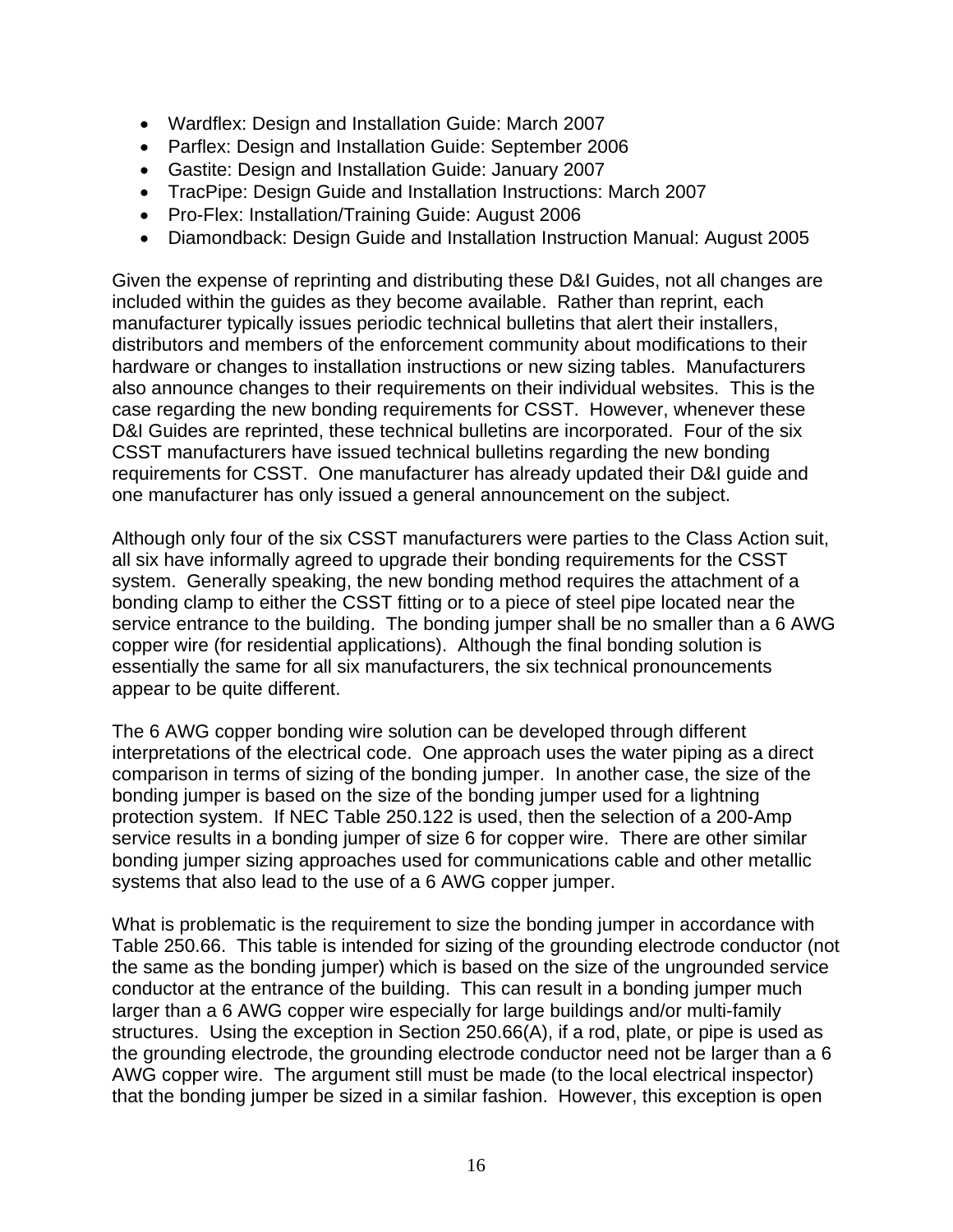to interpretation and can be misused when sizing the bonding jumper. Therefore, caution is recommended when referring to this particular section of the NEC.

Until these six sets of installation instructions are written with identical language, there will be confusion in the field (both installers and inspectors) and the real possibility of improperly sizing the bonding jumper. Efforts are underway to remedy this situation.

## **3.3 Conflicts with Code Requirements**

As discussed previously, the speed of technology change far outruns the speed of institutional change. Updating of the model codes simply cannot keep up with the pace of new product introductions and changes to installation practices. Therefore, the model codes have accepted the need to depend upon the manufacturer's installation instructions to supplement the code coverage especially where new equipment is concerned. Section 110.3(B) of the NEC and Section 1.1.2 of the NFGC recognize that listed equipment shall be installed in accordance with the code requirements and the manufacturer's instructions. If conflict arises between the code and these instructions, the code usually requires the more restrictive requirement to prevail but not always. If there is a perceived danger in following the manufacturer's instructions, the authority having jurisdiction (local inspector) can overrule the manufacturer's instructions or just reject the installation of a particular product or system until the matter is resolved at a higher level.

The acceptance of the CSST manufacturer's bonding instructions has met with a mixed review around the United States. While some state defer entirely to the manufacturer's instructions, other states have fully rejected the direct bonding requirements until they complete their own due diligence study. Therefore, adoption of these new installation practices must not only pass through a model code hoop, they must also pass muster with local electrical and mechanical inspectors and building officials.

# **3.4 CounterStrike Product**

While all CSST products are similar in concept, there are variations in the shape and thickness of the convolutions and the fitting construction and assembly. None of these differences, however, significantly affects how the CSST responds to lightning energy and how lightning damages the tubing after a strike. However, one manufacturer (Omegaflex) has developed a CSST product called CounterStrike™ that is specifically designed to dissipate the energy from an arc from another energized metallic system. The thin, standard yellow coating has been replaced with a thicker proprietary (black) jacket material designed to dissipate energy along its length. Omegaflex claims that the CounterStrike™ product inhibits lightning energy from concentrating at any point along the gas line and spreads out the energy over a larger area. This feature minimizes the possibility of a breach of the tubing wall when the CSST is struck by an arc. However, CounterStrike™ must also be bonded to the same specifications that are required for the standard TracPipe CSST product. Therefore, the additional protection from the jacket and its effectiveness compared to other similarly bonded CSST products has not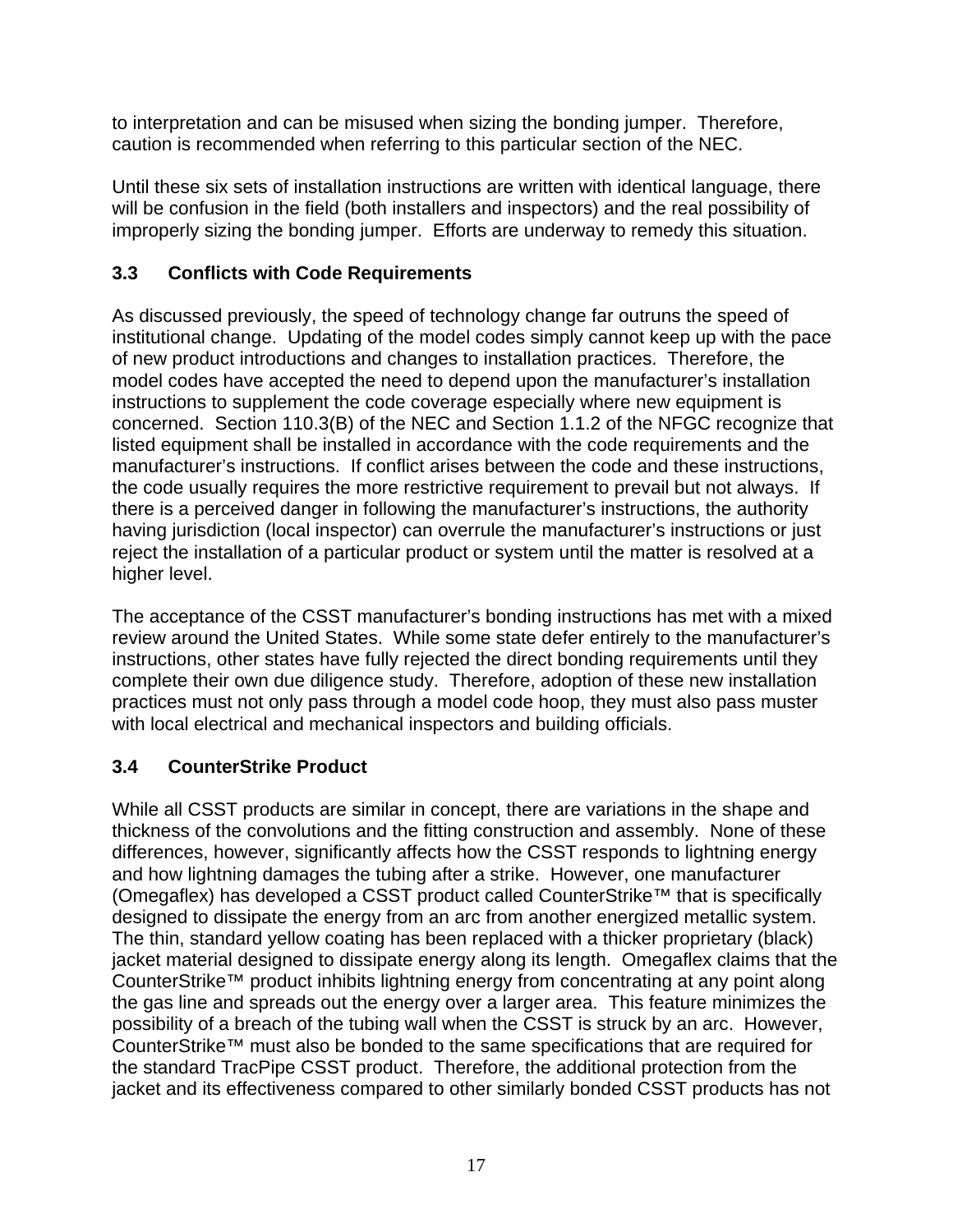been independently confirmed. More robust bonding may, in fact, be all that is minimally required to be effective.

# **4.0 Conclusions**

The set of unfortunate circumstances that has led the CSST industry to require direct bonding of their gas piping systems is well documented. The damage caused by indirect lightning strikes to these CSST systems is based on differences in electrical potential between parallel metallic pathways to ground which results in an arc between two imbalanced paths. The damage is not a result of the some deficiency of the CSST to carry the lightning current. Therefore, the developed solution to the problem is based on eliminating the imbalance in electrical potential rather than any direct physical change to the CSST itself. These potential imbalances are well known to the electrical industry and the tried and proven solution is equi-potential bonding of all metallic pathways inside the building. To achieve equal potential, these parallel systems must be bonded to the electrical grounding system through a conductor attached directly between the metal (of the system) and the grounding electrode system (in accordance with the NEC).

CSST manufacturers have always required that CSST systems be bonded to the electrical system in accordance with the NFGC and the NEC. However, the bonding methods prescribed within these documents are minimum requirements and are designed to protect the consumer against ground-faults from the premise wiring system. Neither code requires protection against lightning strikes. The proposed bonding method includes the use of a 6 AWG copper wire attached to the gas piping system at the service entrance and connected to the grounding electrode system in accordance with the NEC. All six CSST manufacturers have agreed to implement this requirement on all future installation whether or not the gas equipment that is connected is electrically powered or not. Although the bonding instructions of the six CSST manufacturers currently appear to be different, they all result in the same final installation. Efforts are underway to develop a universal set of installation instructions that will be adopted by all CSST manufacturers.

Parallel efforts are proceeding to update the model fuel gas codes and electrical codes at a national level. However, this process will take years to accomplish. The NFGC is considering a change for the 2009 edition, while the earliest change to the NEC would occur in the 2011 edition. While progress is being achieved on modifying the national codes, efforts are also being made to modify state and local codes on a much faster schedule. State and local jurisdictions are being approached on an individual basis to adopt the manufacturer installation instructions immediately or within a few months time. In addition, the governing product standard is also undergoing a review and update process.